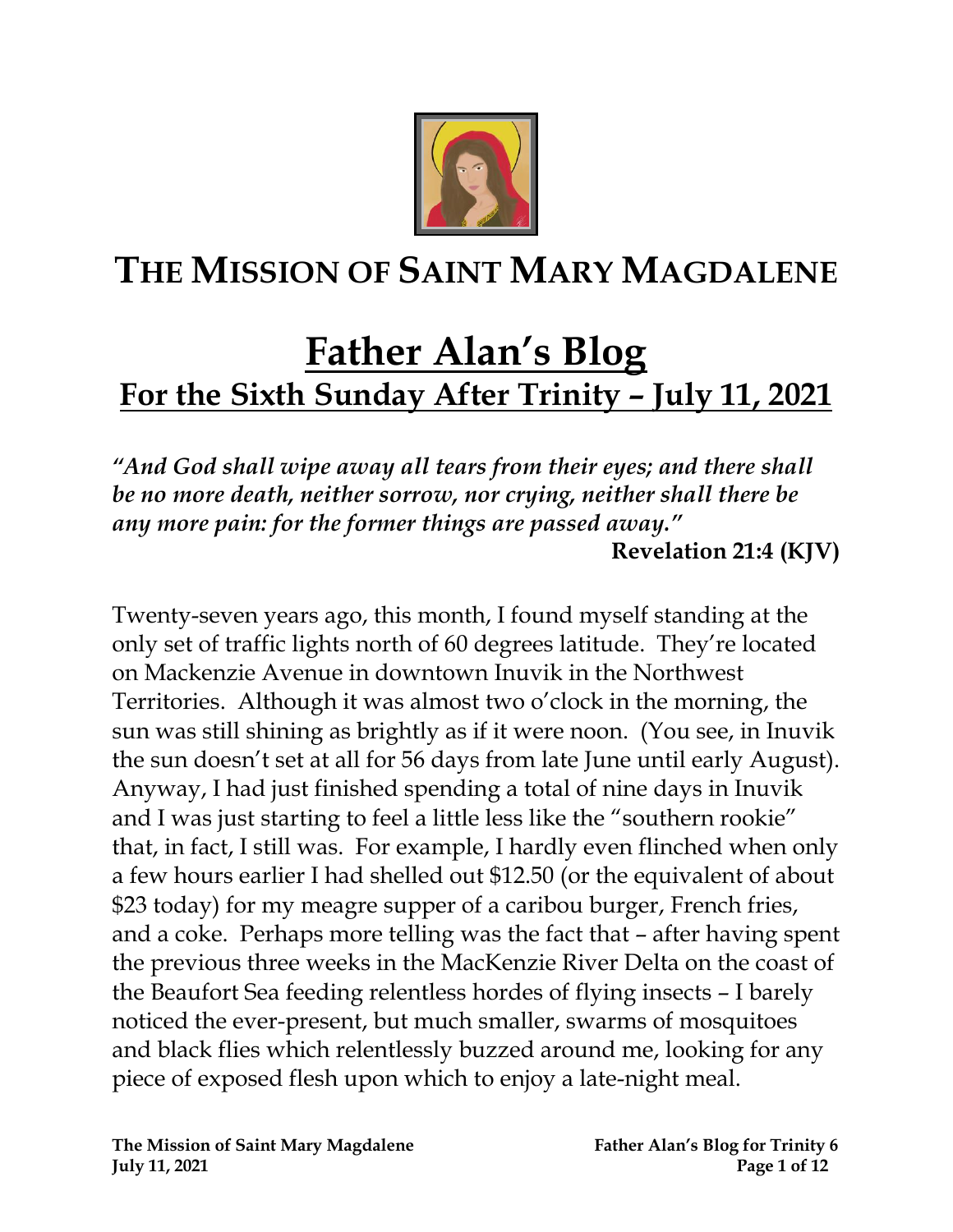Instead, as I stood waiting for the Mackenzie Avenue traffic lights to change, I focused my attention upon the now-familiar sights of downtown Inuvik:

- $\mathcal{F}$  the dusty potholed unpaved streets;
- $\mathcal F$  the blocks of orange, purple, and pink row houses each with its own junk-infested yard;
- the large above-ground utility pipes called "utilidors" that couldn't be buried in the perma-frost, and like some giant landlocked octopus connected all the buildings;
- the Inuvik town park with its sparse brown grass, a few scraggly bushes, and a weather-beaten bench; and
- the endless procession of dirty pickup trucks that cruised up and down Mackenzie Avenue, each with its own cracked windshield courtesy of the gravel surfaced Dempster Highway that links Inuvik to Dawson City in the Yukon Territory, 775 kilometres and 17 hours away to the southwest.

Yes, I was feeling less like a southern rookie every minute. I wish I could say I was getting used to the place, but, in truth, I wasn't. I'm not really sure that I ever could. For as I looked around, I couldn't help but see the real face of Inuvik – her indigenous people:

- Mostly poor, sad, downtrodden, or oppressed in some way (indeed, the Dene and Inuit people I met and spoke with all seemed to suffer from abuse of some sort – whether physical, emotional, sexual, or substance).
- Mere children, two to five years of age, ran around, unattended, at all hours of the night.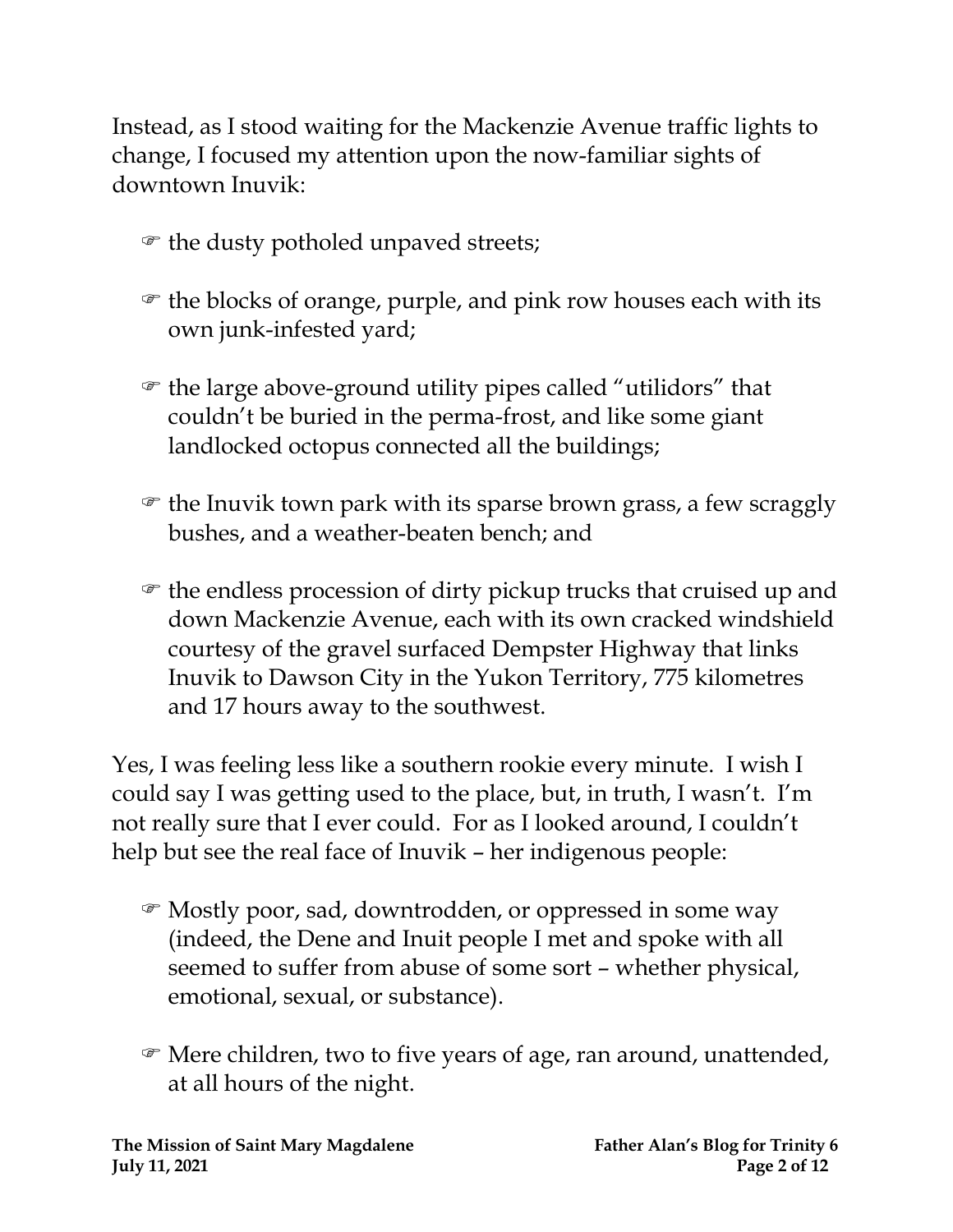Young adolescent girls, no more than 13 years old, dressed provocatively and patrolled Mackenzie Avenue looking for **any** excitement. (One of the locals told me that Inuvik did not have any prostitution; apparently, it couldn't survive as an industry, as the girls preferred to give away their sexual favours for free. Moreover, it was a particular status symbol for them if the man was white and married, as he wouldn't be "sticking around." And it was an even bigger bonus if the girls became pregnant, for at least their babies would be of "some worth," as they **would have less native blood coursing through their veins**.)

To top it all off, only the day before, I had learned that the latest Anglican priest had finally made it to Inuvik – the faithful people of the little "Parish of the Ascension" having been without clergy for almost a year. Evidently, he showed up long enough to drop his suitcase inside the door of the rectory and then announce that he was leaving – **immediately** – for his long-overdue six weeks' vacation.

And suddenly, while standing at that lone set of traffic lights on Mackenzie Avenue, the immensity of everything I had witnessed during my nine days in Inuvik struck me – HARD. For at that very moment, I was confronted by the face of Inuvik, and compelled, finally, to look deep into her eyes.

Well, I did look, and then I did the only thing I could do; I wept.



Twenty-one years ago, this month, my family and I were driving west through Northwestern Ontario, along Highway 11 toward Thunder Bay (our home at the time). Just before arriving in the town of Longlac, we encountered a peaceful demonstration that "forced" us to take a detour through the Long Lake #58 First Nation reserve. And to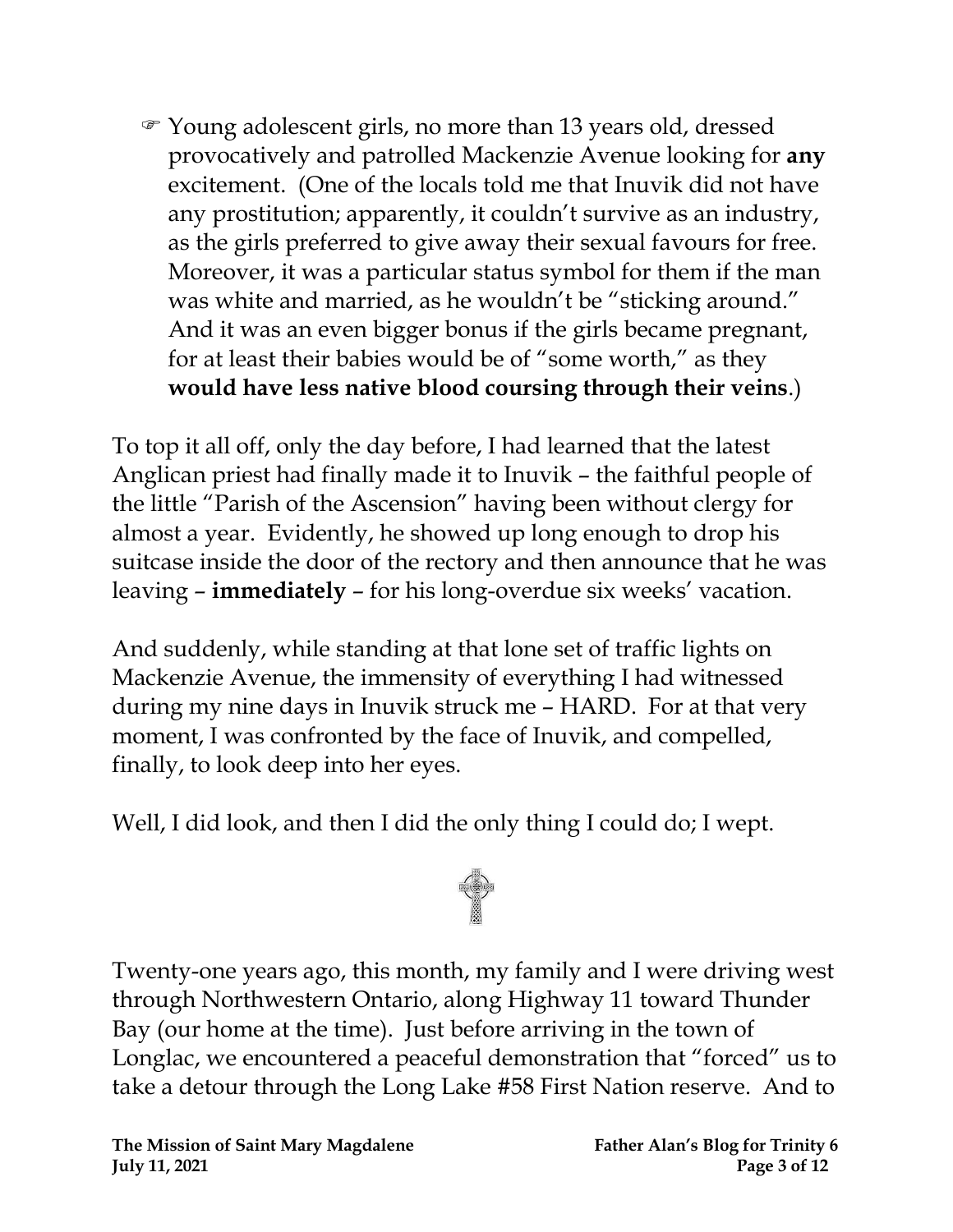say the least, what we saw during the next few minutes greatly upset and disturbed us:

- homes built on a square mile of swamp most of them abandoned, windows and doors boarded up, unlivable and condemned because of unsanitary conditions and black mould;
- one small church and elementary school, both badly in need of paint and repair;
- $\mathcal{F}$  children of all ages wandering aimlessly along the dusty streets; and
- $\bullet$  adults looking dazed, and frustrated, and forlorn.

While driving slowly through Long Lake #58 First Nation, I chanced to put my window down (as the day was hot), and one young man, seeing my clergy shirt and collar, came right up to me and pleaded:

## *"Father, please pray for me."*



Three years ago, this month, I read the 2017 national bestselling book by acclaimed author Tanya Talaga entitled, "Seven Fallen Feathers: racism, death, and hard truths in a northern city." A newspaper journalist at the Toronto Star for 23 years (covering everything from general city news, to education, national healthcare, foreign news, and "Indigenous affairs"), Talaga is of Polish and Indigenous descent.

Her great-grandmother was a residential school survivor.

Her great-grandfather was an Ojibwe trapper and labourer.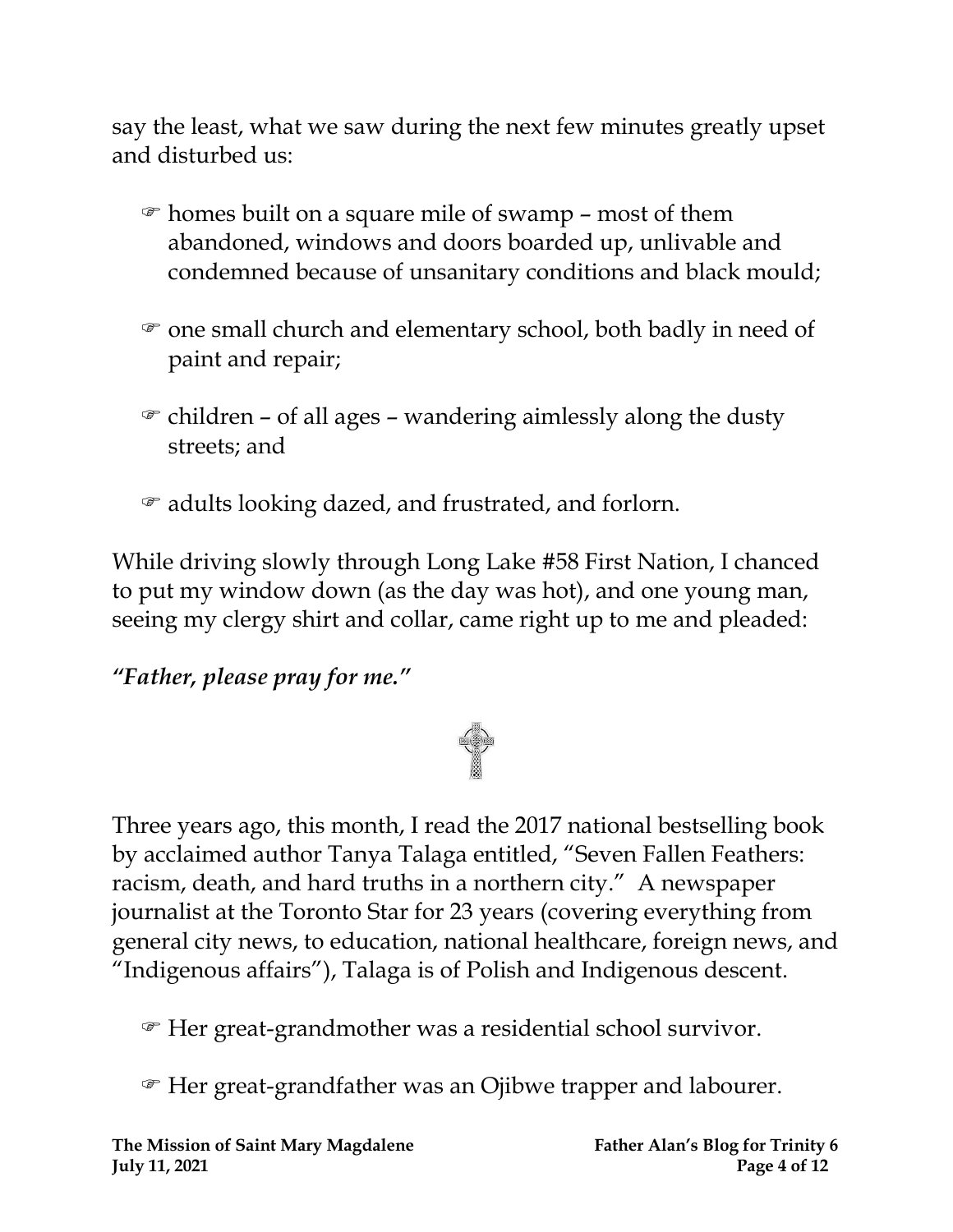- Her grandmother is a member of Fort William First Nation (a reserve along the bank of the Kaministiquia River, which borders Thunder Bay to the south).
- And her mother lived "off the land" with her family, having been raised in the woods near the small Northern Ontario railroad stops of Raith and Graham.

Initially delving into the history of Thunder Bay, a city that has come to manifest Canada's long struggle with human rights violations past and present against Indigenous communities, Talaga's book then painstakingly details – over the span of ten years, from October 2000 to February 2011 – the deaths of seven First Nations high school students in Thunder Bay, five of whose bodies were found dead in the local rivers that flowed into Lake Superior below a sacred Indigenous site. The seven teen-aged students were hundreds of miles away from their families, having been forced to leave their homes and live in a foreign – **and most unwelcoming** – city to further their education, as there were no local reserve high schools for them to attend. In each of the seven cases, post-mortem autopsies were either:

not properly performed; or

not performed at all.

Yet, **within mere hours of finding the students' lifeless bodies**, the Thunder Bay Police Service announced that their deaths were deemed to be "not suspicious." In other words, every single one of the seven First Nations students' deaths (in the estimation of the local police, anyway) were accidental and, therefore, **not as a result of foul play**. Bearing this in mind, I would like to share an excerpt from the book, found on pages 233-236, about an incident that took place in Thunder Bay in 2008 – an incident that, mercifully, did not result in yet another indigenous student's death.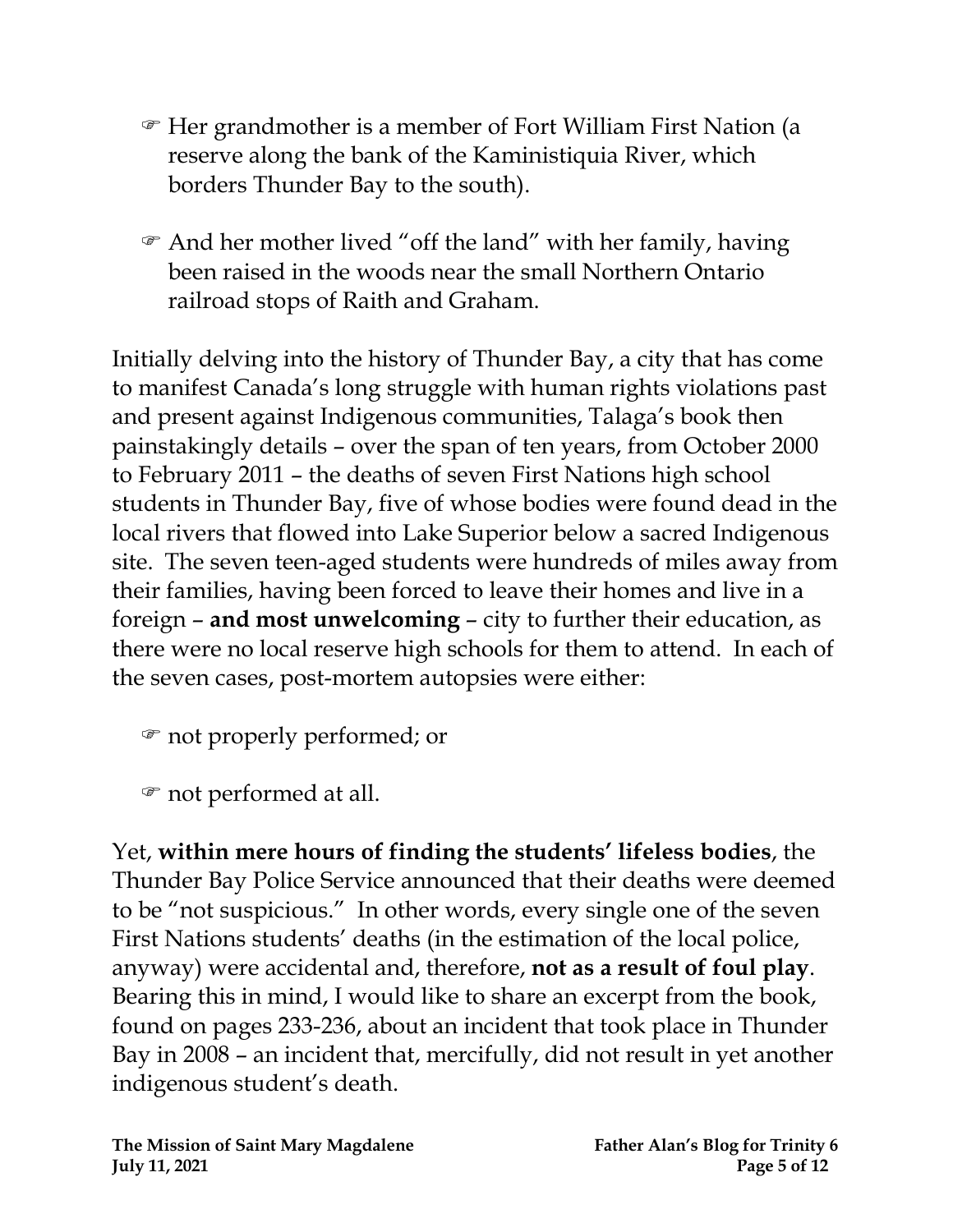*"On October 28, 2008…sixteen-year-old Darryl Kakekayash was beaten severely and tossed into the Neebing River (Like some of the boys who had earlier been found dead,) Darryl was living in a boarding home, far away from his home community, his family, his language – away from everything he'd known in Weagamow, or North Caribou, First Nation. And like all the other boys before him, because Darryl wanted to go beyond a grade eight education he had to head south. He first went to high school in Sault Ste. Marie, but the school was too far away from home; so in 2007, he transferred to Dennis Franklin Cromarty High School (in Thunder Bay). And, just like the other boys, Darryl bounced around from boarding house to boarding house.* 

*"On October 28, barely two months after the start of school, Darryl met his cousin and his cousin's girlfriend at Silver City (a local movie theatre). They were going to catch an evening showing of* **Alvin and the Chipmunks***. It was a bit of a blast from past, but they thought the movie would be a riot.* 

*"When the movie ended, Darryl worried he'd be late for his midnight curfew, so he decided to take a shortcut back to his boarding home. He beetled quickly through a golf course down by the Neebing River. As he got near a footbridge, he heard some rustling. Three white men approached and asked him if he had a smoke.* 

*"He did and he gave it to them.* 

*"Then they asked Darryl if he was in the Native Syndicate (a Thunder Bay gang) because he was wearing their colours, white and black. Darryl was decked out in white track pants, white runners, and a white sweater with a panda on the chest and black stripes on the sleeves. The white pants also had black lines down the side. He had just purchased the sweater at the local mall.*

*"He told them he was not part of a gang.*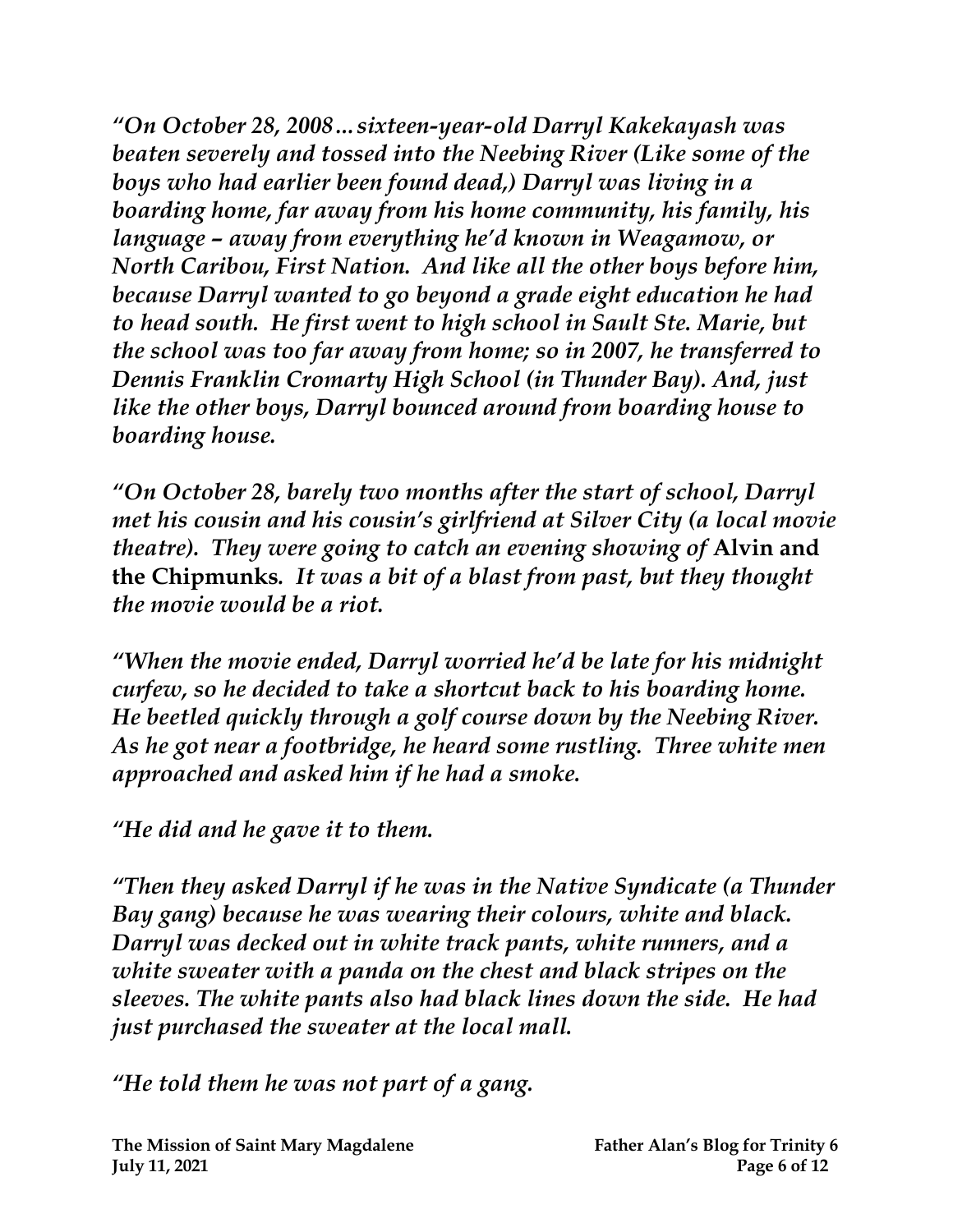*"The men demanded to see his arms. They wanted to see if he had any tattoos indicating gang membership.*

*"Darryl refused and told them that he didn't need to show them anything because he wasn't in a gang. Again, he repeated he wasn't in the Native Syndicate.*

*"The men didn't like his answer. They began to beat him, punching, hitting, and kicking him to the ground. One ran at him with a wooden two-by-four and struck it across his back. Darryl fell to his knees. Another man kicked him in the stomach. He remembers they yelled racial slurs, calling him, 'Crazy Native (expletive), you dirt' and threatening him, 'You are going to get your (expletive) kicked now, do you like this now?'*

*"Darryl was screaming for help but no one came. He thought he was going to die right there by the river. Then one of the men gave him a solid punch in the face before all three of them began dragging Darryl toward the river.* 

*"They heaved him up and tossed him into the ice-cold water, then hauled him out again, beat him some more, and threw him back in.* 

*"Darryl's broken body began to go into shock. He remembers looking at the water and seeing a shiny reflection on the surface: ice was forming. Suddenly he was so, so cold.* **This is it***, he thought.*  **Nobody is hearing me***.* 

*"He tried to swim but the pain in his back was too intense. He struggled to stand and was buoyed by the realization that the water was only up to his belly button. But his shoes were sticking to the muddy river floor. The ground was so slimy, his entire foot sank downward when he stood up. It was as if he was walking in quicksand. One shoe came off and then he lost the other.* 

*"He made it to the grass and the rocks. His feet were so cold and painful, it felt like he was standing on steel daggers. He started to*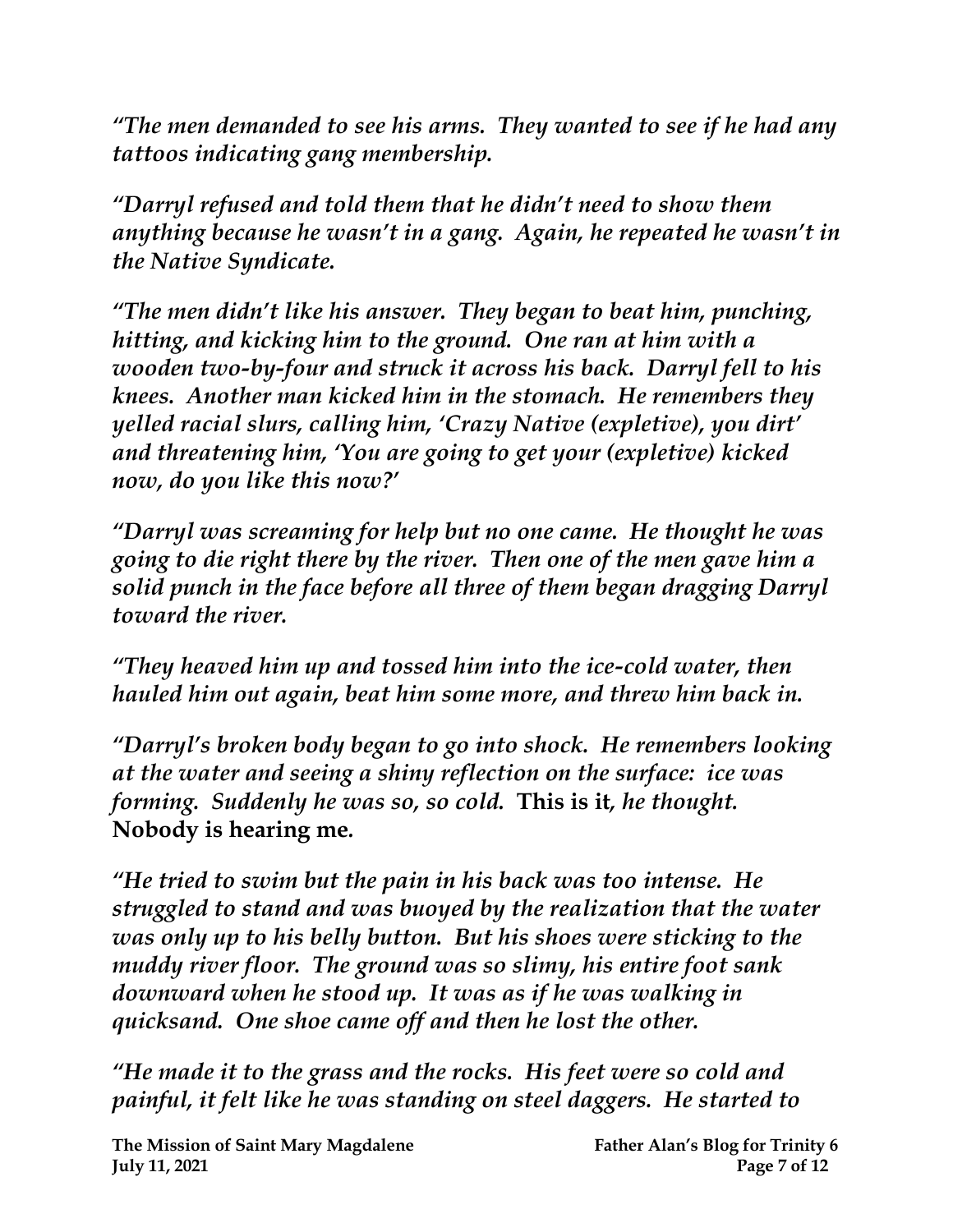*crawl on the grass on his belly, moving as fast as he could to the road. He tried to flag down a car but no one stopped. Then he saw an out-of-service bus coming toward him. He stood in the middle of the road and waved his arms.* 

*"When the bus came to a stop, Darryl begged the driver not to call the police but to take him home. He was petrified that if he told the police what had happened, somehow the three men would come looking for him.* 

*"Darryl's pleas worked. Petrified and in shock, he started to cry.* 

*"When he got off the bus, he ran to his boarding home.* 

*It wasn't until the next day, when he was back at school, that he told the principal, Jonathan Kakegamic, what had happened. Jonathan told Darryl he needed to tell the police or this would happen again to other students. Darryl relented.* 

*"The principal called the police, who came to the school to interview Darryl. They told him that they would get right on the case and keep him informed of any developments.*

*"It would take years for the police to contact Darryl again. The Ontario Provincial Police called to interview him about his experience so it could be included in the inquest regarding the deaths of the seven (Dennis Franklin Cromarty) students.*

*"Soon after Darryl was attacked, his mother flew to Thunder Bay from Weagamow to take her son home. She would not let her son complete his high school education in Thunder Bay.*

*"To date, no one has been charged for Darryl's assault."*

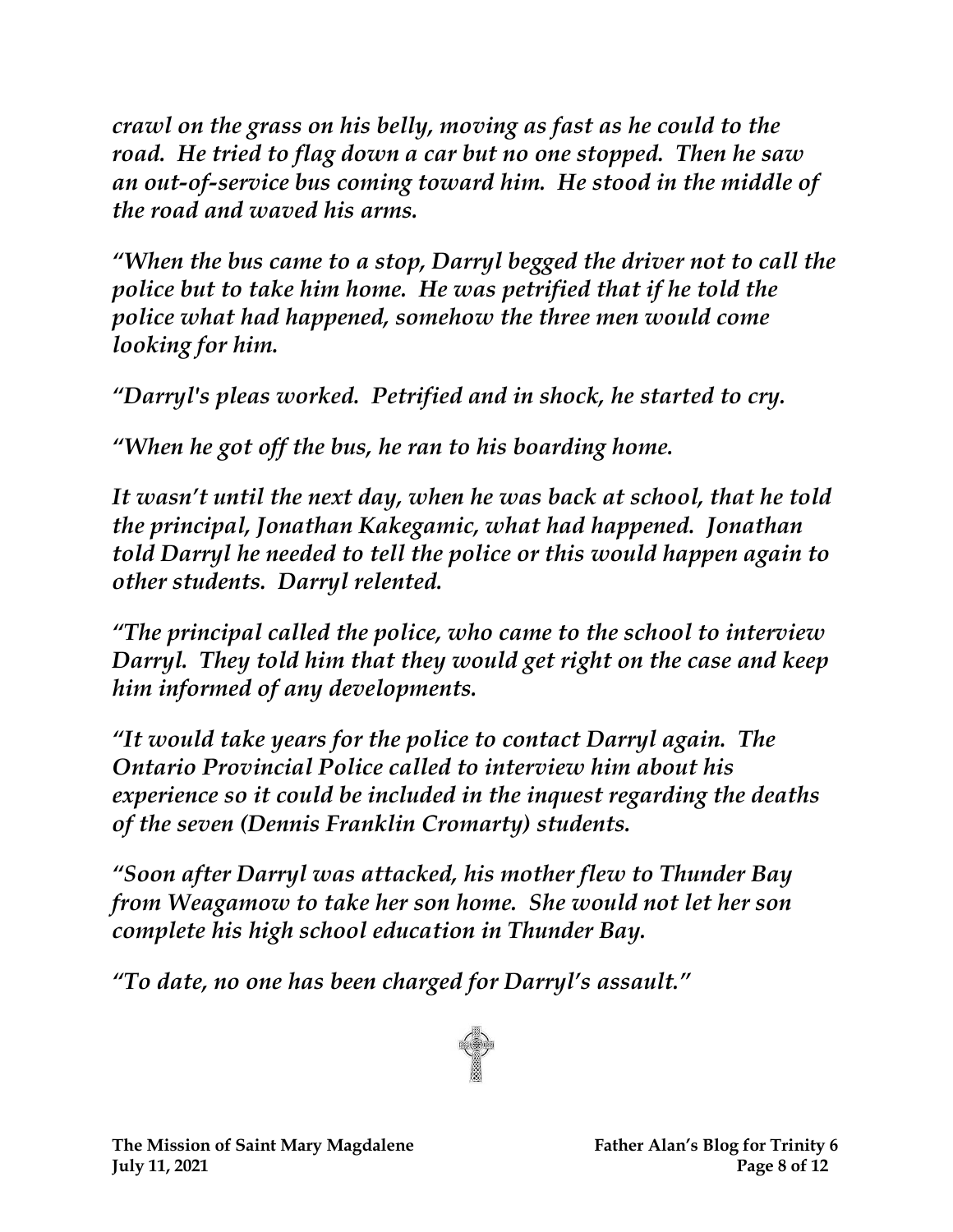I've pondered, and prayed, and soul-searched at myriad times over the past 27 years:

- about what I experienced in July 1994 during my time in Inuvik;
- about the young man and the critical situation, not only at Long Lake #58 First Nation in July 2000, but in way-too-many of this country's First Nations reserves just like it that I've seen since;
- about what I read in July 2018 in Tanya Talaga's extremely heart-wrenching and thought-provoking book;
- **but, mostly,** about the recent "rediscovery" of over 1,000 unmarked graves of indigenous children and babies who were literally stolen from their families – **often at gunpoint** – by agents of the Church, the RCMP, and various Canadian federal and provincial governments, and then were forced to attend residential schools (where they faced untold, evil horrors of physical, emotional, and sexual abuse – before their broken little bodies ultimately succumbed to the relentless torture, and died, and were relegated to an ignominious mass burial, without their families ever learning their wretched, pitiable fate)

Especially this past week in light of St. Luke 6:31, a verse from the Gospel Lesson normally appointed for today, being, "The Sixth Sunday After Trinity":

#### *"Do to others as you would have them do to you."*

Words uttered by our Lord Jesus Christ Himself that clearly lay out for us, as Matthew Henry (a late 17th century and early 18th century Welsh Nonconformist minister and author) commented:

*"What we should expect, in reason, to be done to us, either in justice or charity, by others, if they were in our condition and we in theirs,*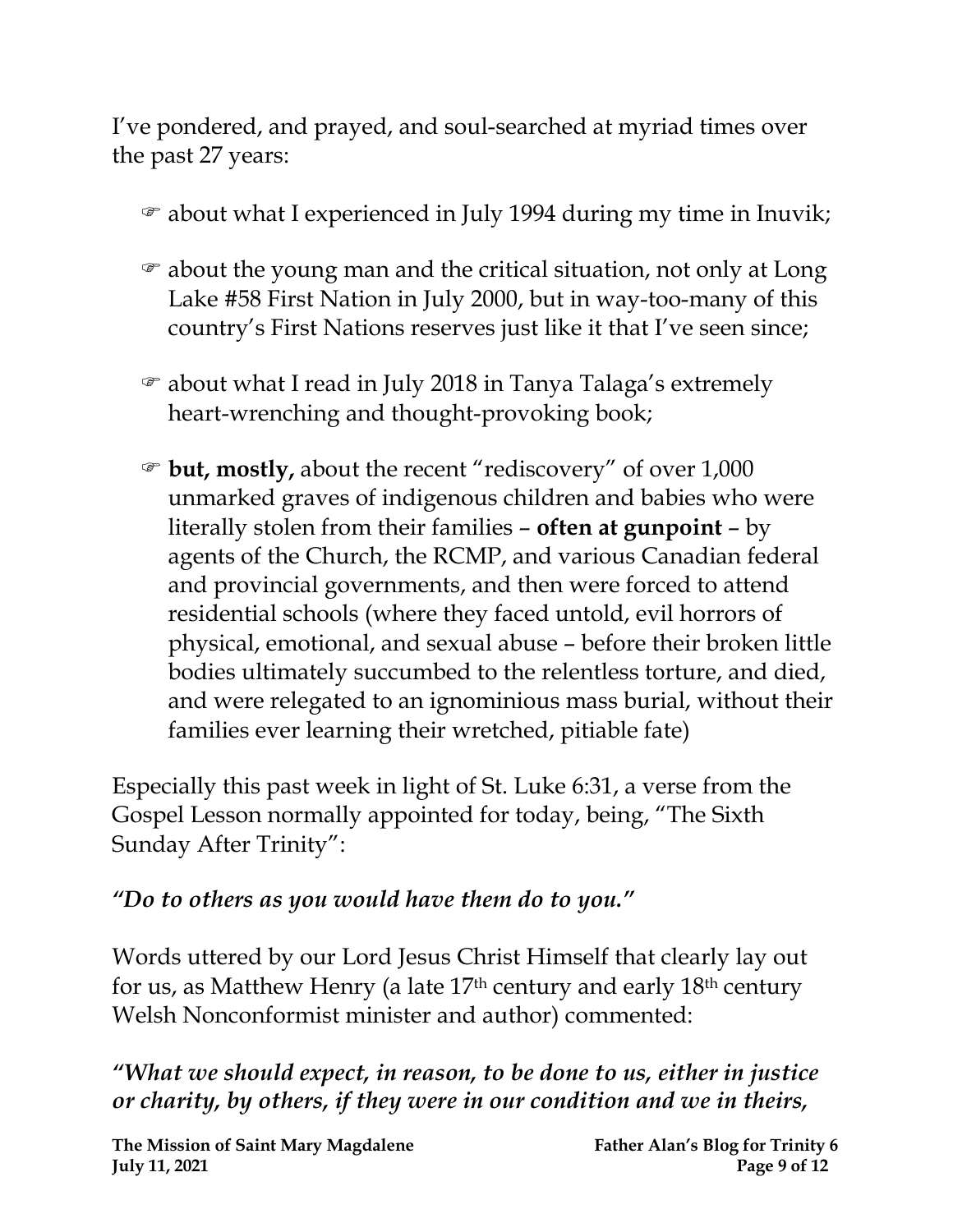*that, as the matter stands, we must do to them. We must put our souls into their souls' stead, and then pity and succour them, as we should desire and justly expect to be ourselves pitied and succoured."*

Sadly, our Modern World has altered – even bastardized – the words of our Lord Jesus to now read:

## *"Do to others BEFORE they do to you."*

Truly, I can't help but think of the attitude that many white people (some even **outside** The Church) still possess toward the indigenous peoples of our country – an attitude shared, I'm ashamed to admit, by members of my own family while I was growing up, and one that was graphically on display in a "TikTok" video I chanced to view just last evening:

*"Thank God, I'm not like them: uneducated, lazy, drunken good-fornothing, welfare bums. They can't even look after their homes or their belongings. Their yards are never mowed and are always full of garbage. Yet they always wanting another government handout, so they can buy some more booze and KFC. Why don't they just get a job like the rest of us and help themselves?!?"*

Funny, but I can't share – or, even, understand – this unspeakably inhumane attitude toward our indigenous brothers and sisters, especially when I contemplate:

- what I read in Tanya Talaga's book;
- what I heard first-hand in the voice of a desperate young man at Long Lake #58 First Nation who sought my prayers; and
- what I viscerally witnessed in Inuvik.

Beyond any shadow of a doubt, these most profound experiences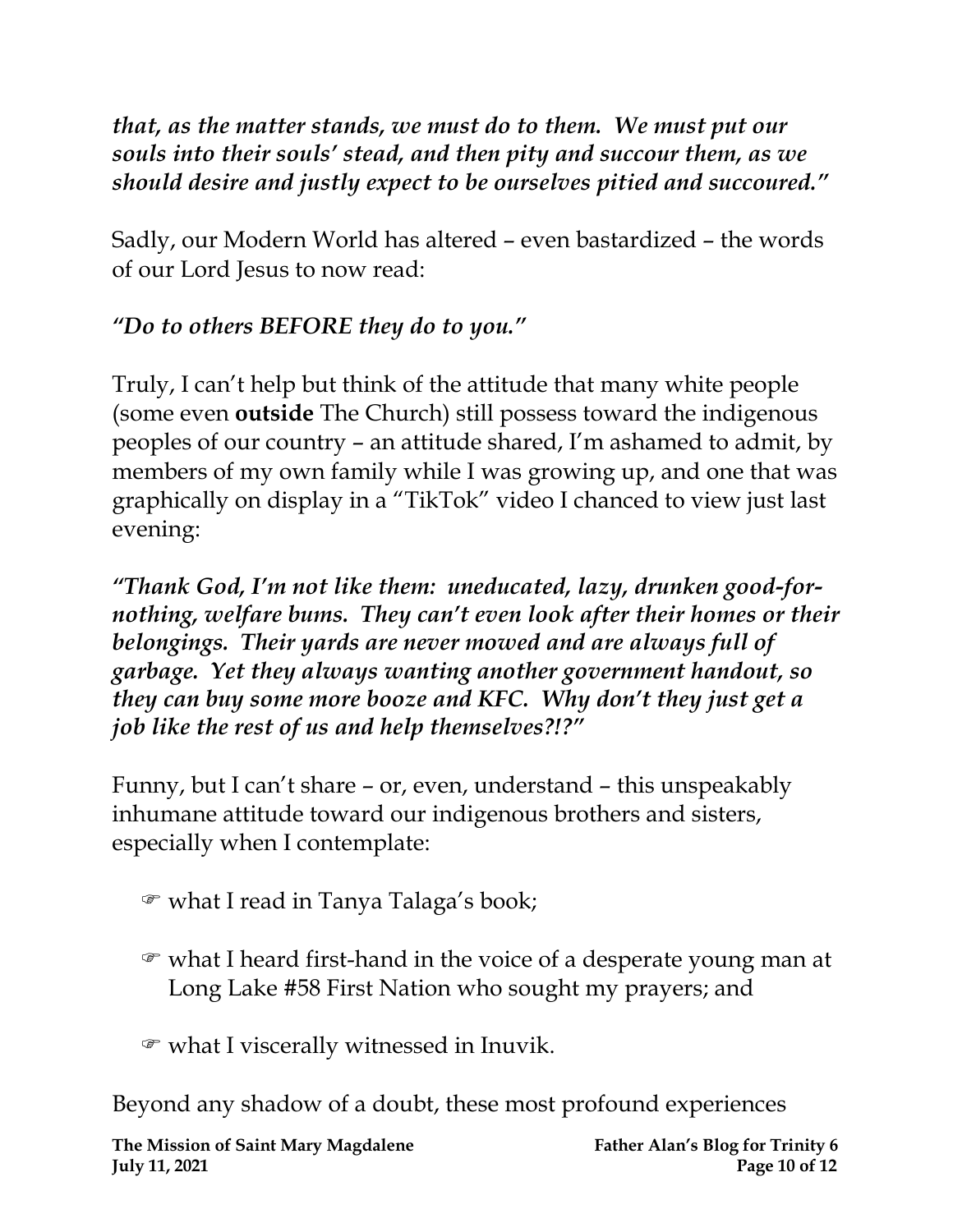have all conspired to make me ask myself many questions. And, again, this July – ashamedly, the appalling "27th anniversary" of my woefully glacier-like spiritual awakening concerning Canada's indigenous population – the same haunting questions, **still to my disgrace unanswered**, have bubbled once more to the surface:

**"What can I do?"** 

**"What should I do?"** 

**"What is God asking me to do here?"** 

**"I just can't sit around and do nothing, can I?"**

It also shouldn't have taken the recent revelations of 1,000 (and counting) indigenous children's unmarked graves to make me finally realize that I am a big part of the problem – because I'm responsible for participating in the election of provincial and federal governments who allow this untenable, outrageous situation to exist, and I'm part of a privileged culture that consistently denies indigenous people the ability to succeed in that culture.

Well, 27 years (**almost three decades**) have passed and, admittedly, all I've managed to spare is a few, paltry, sporadic, moments of "thoughts and prayers" on behalf of:

- $\mathcal{F}$  the indigenous people of Inuvik;
- $\epsilon$  the young man and his suffering community at Long Lake #58 First Nation (and all other First Nations reserves in Canada);
- the seven dead teen aged First Nations high school students in Thunder Bay;
- the 1,000-plus dead residential school children; and